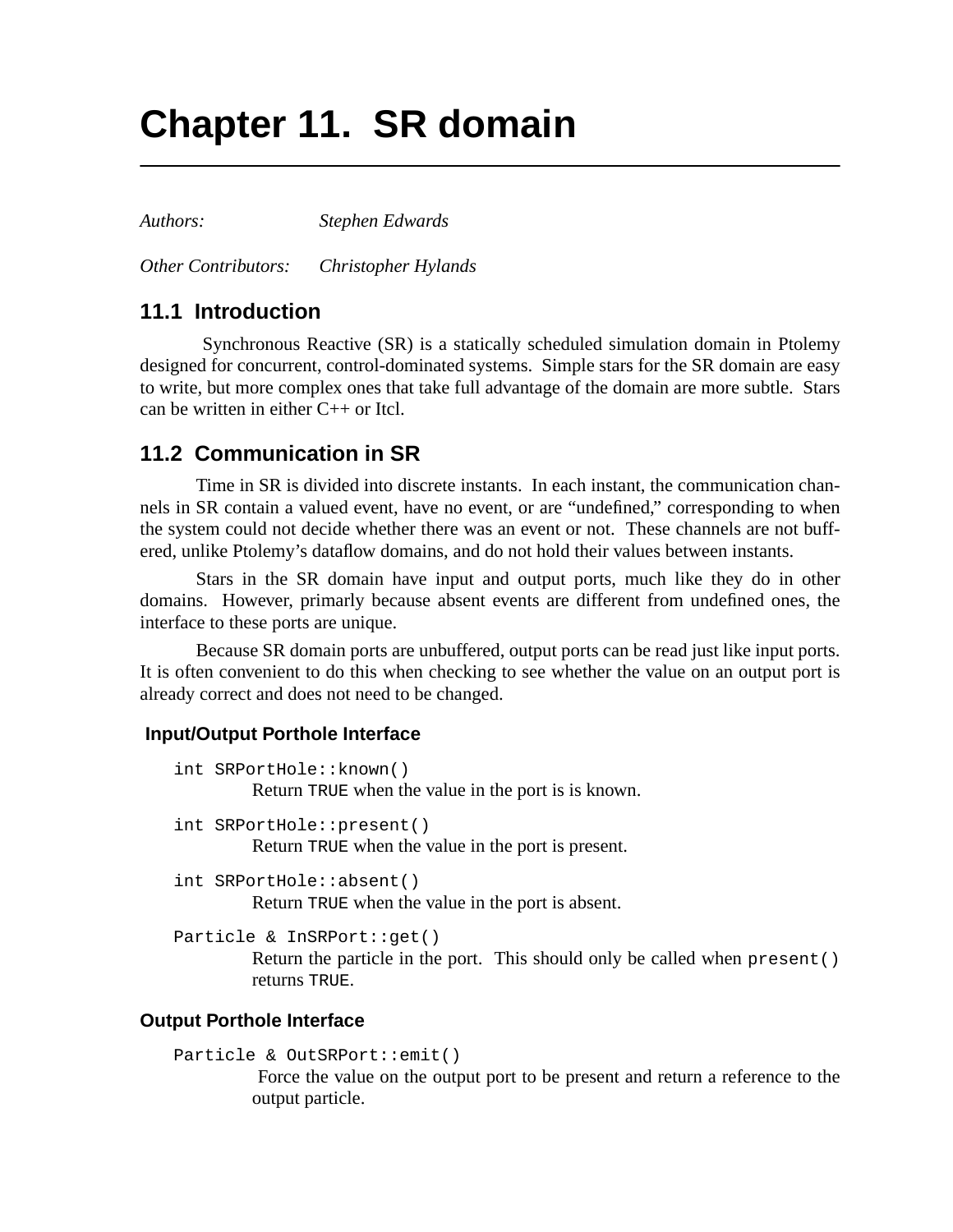```
void OutSRPort::makeAbsent()
```
Force the value on the output port to be absent.

### **11.3 Strict and non-strict SR stars**

Broadly, there are two types of stars in the SR domain: strict and non-strict. If any input to a strict star is unknown, then all of its outputs are unknown. A two-input adder, for example, behaves like this--it cannot say anything about its output until the values of both inputs are known. A non-strict star, by contrast, can produce some outputs before all of its inputs are known. A two-input multiplexer is an example: when the selection input is known, it can ignore the unselected input.

Non-strict stars are the key to avoiding deadlocked situations when there are cyclic connections in the system. If all the stars in a cycle are strict, they each need all of their inputs before producing an output--all will be left waiting. The deadlock can be broken by introducing a non-strict star into the cycle that can produce an output without having all inputs from other stars in the cycle

 A number of methods set attributes of SR stars. These should be called in the setup() method of a star as appropriate. By default, none of these attributes is assumed to hold.

```
SRStar::reactive()
```
Indicate the star is reactive--it needs at least one present input to produce a present output.

```
Star::noInternalState()
```
Indicate the star has no internal state--its behavior in an instant is a function only of the inputs in that instant, and not on history.

By default, a star in the SR domain is strict. Here is (abbreviated) ptlang source for a twoinput adder:

```
defstar {
      name { Add }
      domain { SR }
     input {
           name { input1 }
           type { int }
      }
     input {
           name { input2 }
           type { int }
       }
     output {
           name { output }
           type { int }
      }
     setup {
           reactive();
```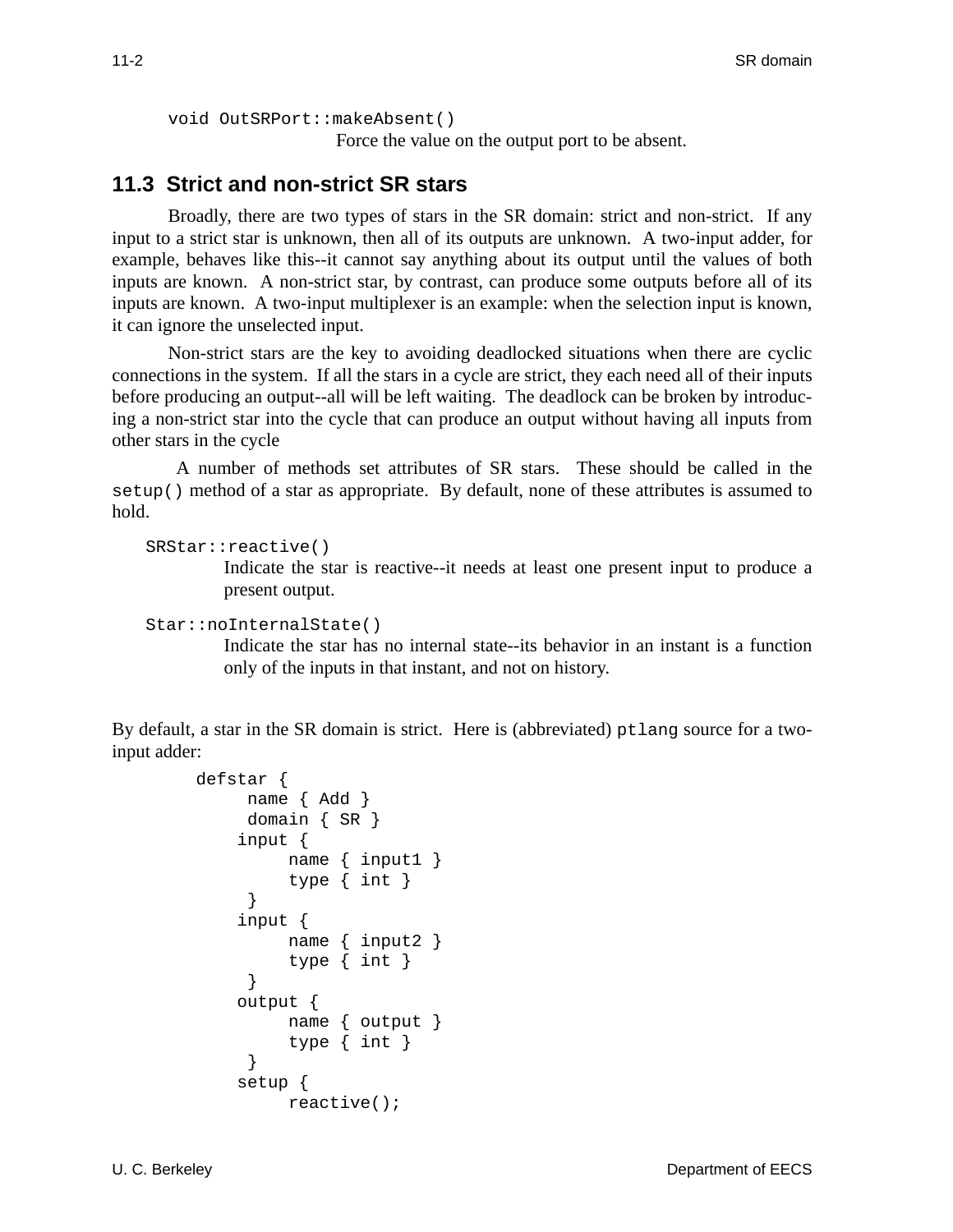```
 noInternalState();
      }
     go {
          if ( input1.present() && input2.present() ) {
              output.emit() <<
                   int(input1.get()) + int(input2.get());
          } else {
            Error::abortRun(*this,
                "One input present, the other absent");
          }
      }
}
```
Non-strict stars inherit from the SRNonStrictStar class. Here is abbreviated source for a non-strict two-input multiplexer:

```
defstar {
      name { Mux }
      domain { SR }
      derivedFrom { SRNonStrictStar }
     input {
          name { trueInput }
          type { int }
      }
     input {
          name { falseInput }
          type { int }
      }
     input {
          name { select }
          type { int }
      }
     output {
          name { output }
          type { int }
      }
     setup {
          noInternalState();
          reactive();
      }
     go {
           if ( !output.known() && select.known() ) {
               if ( select.present() ) {
                   if ( int(select.get()) ) {
                       // Select is true--
                       // copy the true input if it's known
                       if ( trueInput.known() ) {
                            if ( trueInput.present() ) {
                                 output.emit() <<
                                  int(trueInput.get());
                             } else {
```